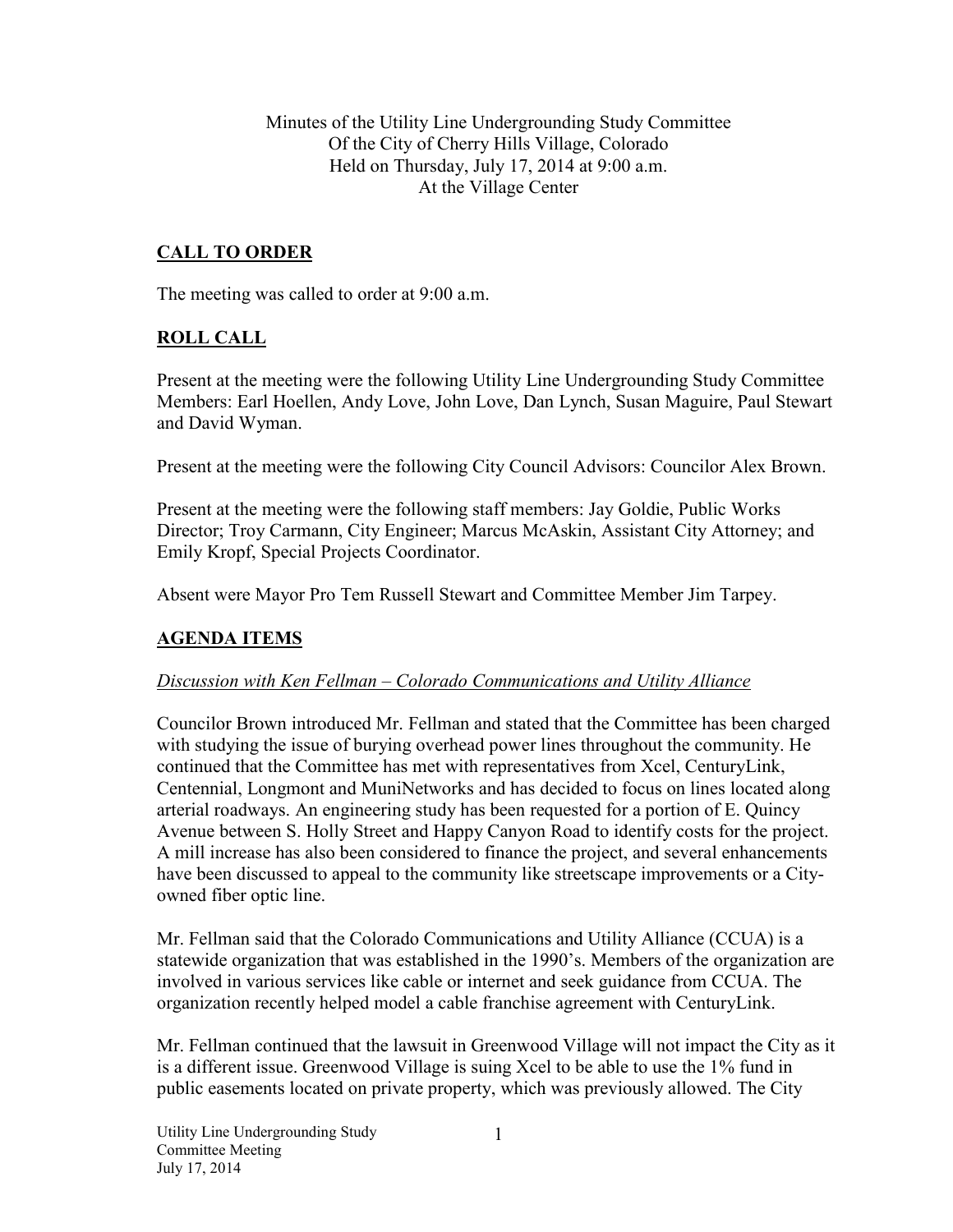does not have a franchise agreement with CenturyLink for telephone service as an initial grant for occupation is required but renewal of the agreement is not. Cable service requires a franchise agreement, however, which is why CCUA helped establish a model agreement. The City has the ability to require relocation of existing utilities for a public project if the Municipal Code was amended. Mr. Fellman recommended contacting higher officials with CenturyLink to establish a working relationship in order to pursue the project further.

Committee Member Stewart asked what right the City has to complete construction with its own contractors in accordance with Xcel's specifications.

Mr. Fellman replied that he does not know if the issue had been litigated previously. Generally utilities do not allow outside contractors to complete work on their equipment as there can be serious consequences.

Councilor Brown stated that it does not seem like Xcel has an incentive to be cost efficient.

Mr. Fellman suggested amending the Code to include a requirement that utilities have to provide cost estimates prior to the start of work.

Committee Member Wyman asked how much influence the City has during franchise negotiations.

Mr. Fellman responded that utilities generally have the same policies for all customers and have to go to the Public Utilities Commission (PUC) for approval of projects that differ from the standard. The City would most likely have to go to court in order to gain leverage.

Committee Member Andy Love asked if a fee could be added to the rate base during franchise negotiations.

Mr. Fellman replied that Xcel will initially say no as the rate base is the same everywhere. The tariff could be modified, however.

Councilor Brown asked what Mr. Fellman thinks of a City-owned fiber optic line.

Mr. Fellman stated that if the City is interested in burying a fiber optic line at the same time it should contact a consultant to further explore the issue. He also said that the City can amend the Code to require the burial of empty conduit when a street is milled. The City would have to receive approval from voters to install and use a fiber optic line in accordance with Senate Bill 152.

Committee Member Wyman asked if the 1% fund can be used for conduit.

Mr. Fellman stated that Xcel will only use the 1% fund for their lines. He added that a mill increase might be the only way to fund the project.

Committee Member Stewart asked when CCUA will get involved in negotiations.